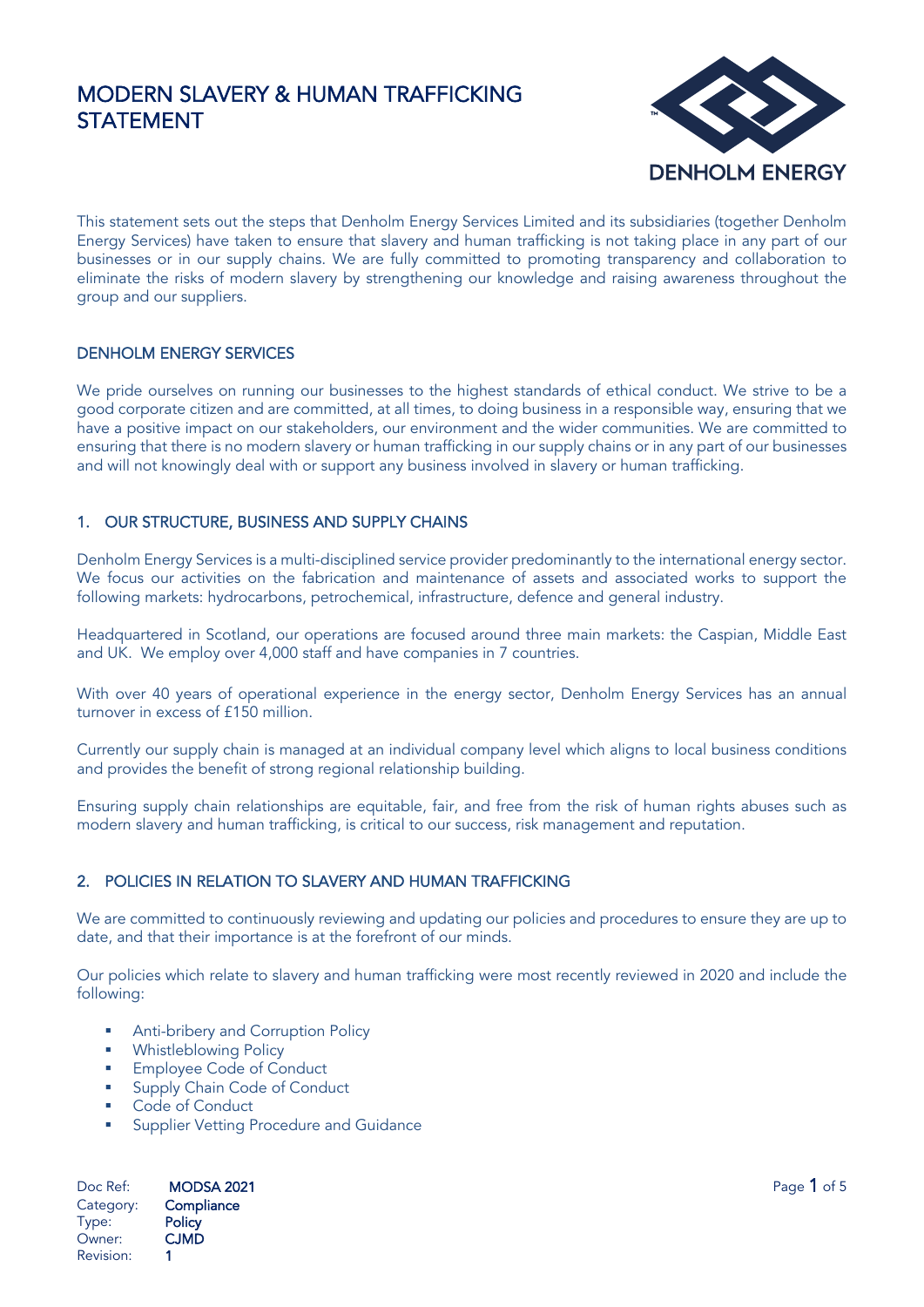

At the heart of the business is our Code of Conduct which reflects our commitment to acting ethically and with integrity in all our business relationships. The Code of Conduct defines who we are, how we behave and what we stand for and it is built around our six core values:

- **Safety**
- **People**
- **Integrity**
- **Excellence**
- Relationships
- **Responsibility**

We will not tolerate the use of child labour, human trafficking, or any kind of forced compulsory labour. We are committed to treating our employees equally and with respect and strive to provide a fulfilling workplace where our workers can flourish, free from any kind of discriminatory behaviour, harassment, or victimisation.

We recognize our responsibility and we have defined in our Code of Conduct, the expectation on our agents or third parties, which states we only use them if they are known to act to standards consistent with our Code of Conduct and we will always follow an approved process before we engage with them.

Our Code of Conduct includes our commitment to behaving responsibly in all our business dealings, whilst ensuring that we comply with all applicable laws and regulations.

## 3. GOVERNANCE AND ASSURANCE

During the year we continued to reinforce the importance of our values which underpin our Code of Conduct and how we do business by ensuring that all relevant employees completed a declaration to demonstrate their commitment to conducting themselves responsibly in all their business dealings.

All major current and prospective suppliers are provided with our Supply Chain Code of Conduct which sets our expectations for suppliers, including upholding human rights and zero tolerance of abuses of human rights including of modern slavery and human trafficking.

During the year we have continued to run our Whistleblowing and Ethics hotline and email. This is aimed principally at colleagues working within the business; however, is also available to the public, including those working in our supply chain.

All our business worldwide hold an ISO 9001 accreditation which sets a globally recognised standard for supply chain management. To maintain Group compliance, we require vendors to provide confirmation of adherence to regulations preventing modern slavery and human trafficking, or to follow the Group's standards and procedures.

To maintain our ISO 9001 accreditation, an annual audit ensures the Group continues to meet the required standard for supply chain management including commitments regarding international modern slavery and human trafficking laws and regulations.

Human rights, including modern slavery and human trafficking, are of material importance to the Group and are covered in senior executive briefings and training to senior management.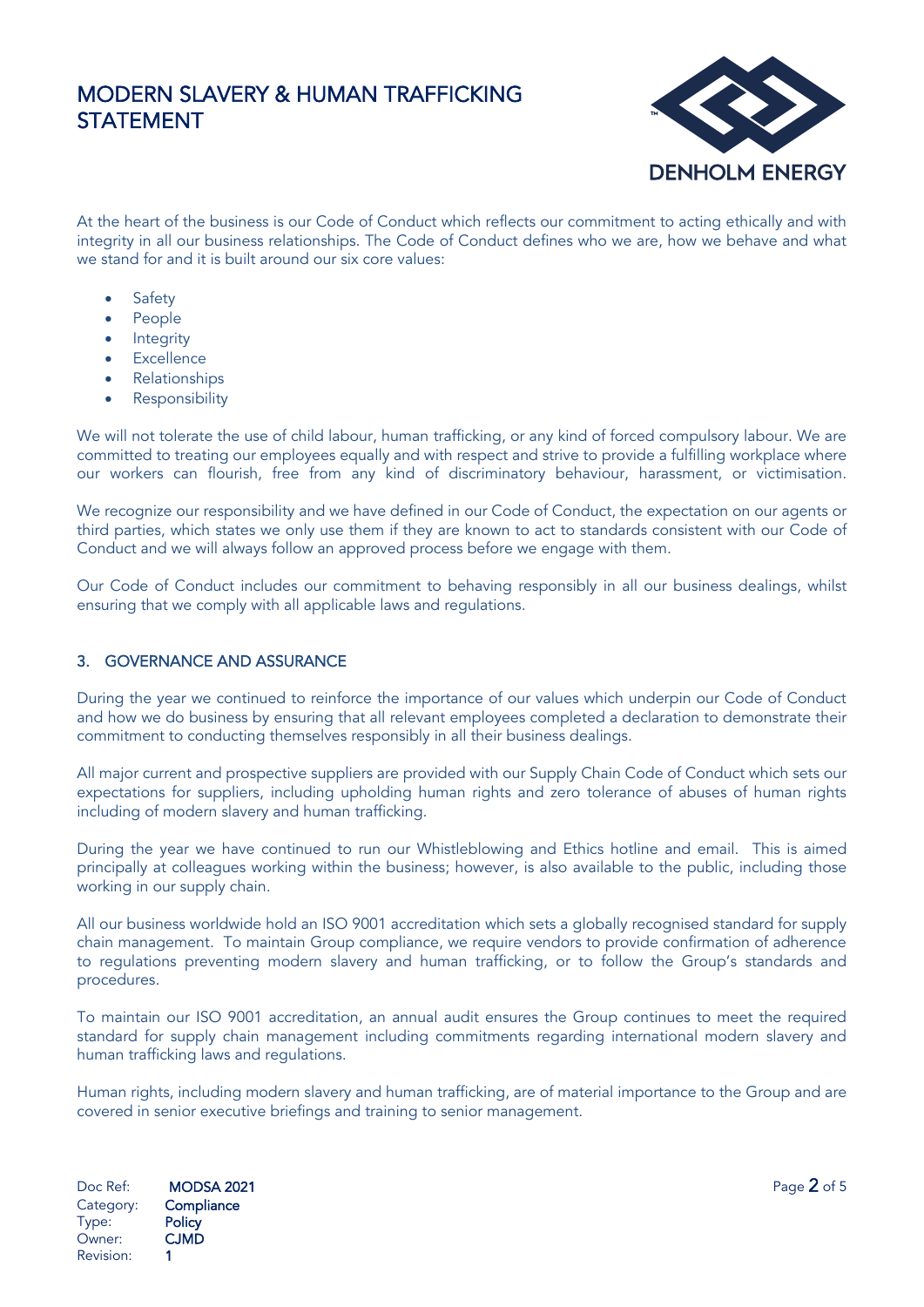

The Group identifies and manages risk across the business, with critical risk areas being documented on subsidiary and Group board risk registers.

## 4. ASSESSING AND ADDRESSING RISK

A strong supply chain is critical to our success. We have well established procedures for engaging with existing suppliers and taking on new suppliers. As noted above, we set out the values and standards to which we operate in our Supplier Code of Conduct and communicate this to our suppliers.

3 years ago, we carried out a detailed review of each business' supply chain to identify the risks of slavery and human trafficking, with the assistance of a third-party specialist. This review helped us improve the quality of our supplier vetting procedures.

Our internal audit process was adapted during the COVID-19 pandemic as social distancing requirements and travel restrictions reduced our ability to travel and meet people face to face. Internal audits were carried out via a self-certification check list, part of which included an audit to ensure that employee Code of Conduct declarations were up to date and that the supply chain Code of Conduct is issued to all major existing and prospective suppliers.

For our UK businesses, with limited use of non-UK labour, and relatively low volumes of purchasing of specialised materials and equipment from Europe, the supply chain and labour supply risks are deemed to be low.

In the Caspian where we employ predominately local staff on the major International and National Oil Company operational sites with a limited supply chain in country, the supply chain and labour supply risks are also deemed to be low.

In the Middle East, labour regulations have changed further to protect workers, with employers now prohibited from holding workers work visas; in addition, workers are free to move their employment from one employer to another, significantly reducing the risk of labour supply abuse. Agencies are not used in the region to employ workers, which further reduces the risk of labour abuse.

We are committed to always using the highest quality materials, goods and services, sourced from an industry leading supply chain, assessed by robust supplier vetting procedures. Focusing on a supply chain with internationally recognised accreditation provides a strong level of assurance that they too adhere to international regulations preventing modern slavery and human trafficking.

As a service provider, in some instances we are contractually obliged to work with a client's choice of supplier, with variable influence on procurement decisions. We always endeavour to apply the same level of quality assurance to these vendors as to the rest of Group's supply chain.

Whilst modern slavery and human trafficking can happen anywhere, it is a particular risk in countries where human rights are not well enshrined into domestic legal frameworks or are applied less vigorously to migrant worker populations. We are committed to ensuring that suppliers falling into these areas of heightened risk are identified, assessed and monitored as part of our routine supply chain governance and approach to managing the risk from modern slavery and human trafficking.

We believe that the most effective process in managing risk is vigilance. Our employee and supplier communities have clear standards to work through in the Code of Conduct, and we have established mechanisms for all

Doc Ref:  $\blacksquare$  **MODSA 2021**  $\blacksquare$ Category: Compliance Type: Policy<br>Owner: CJMD Owner: Revision: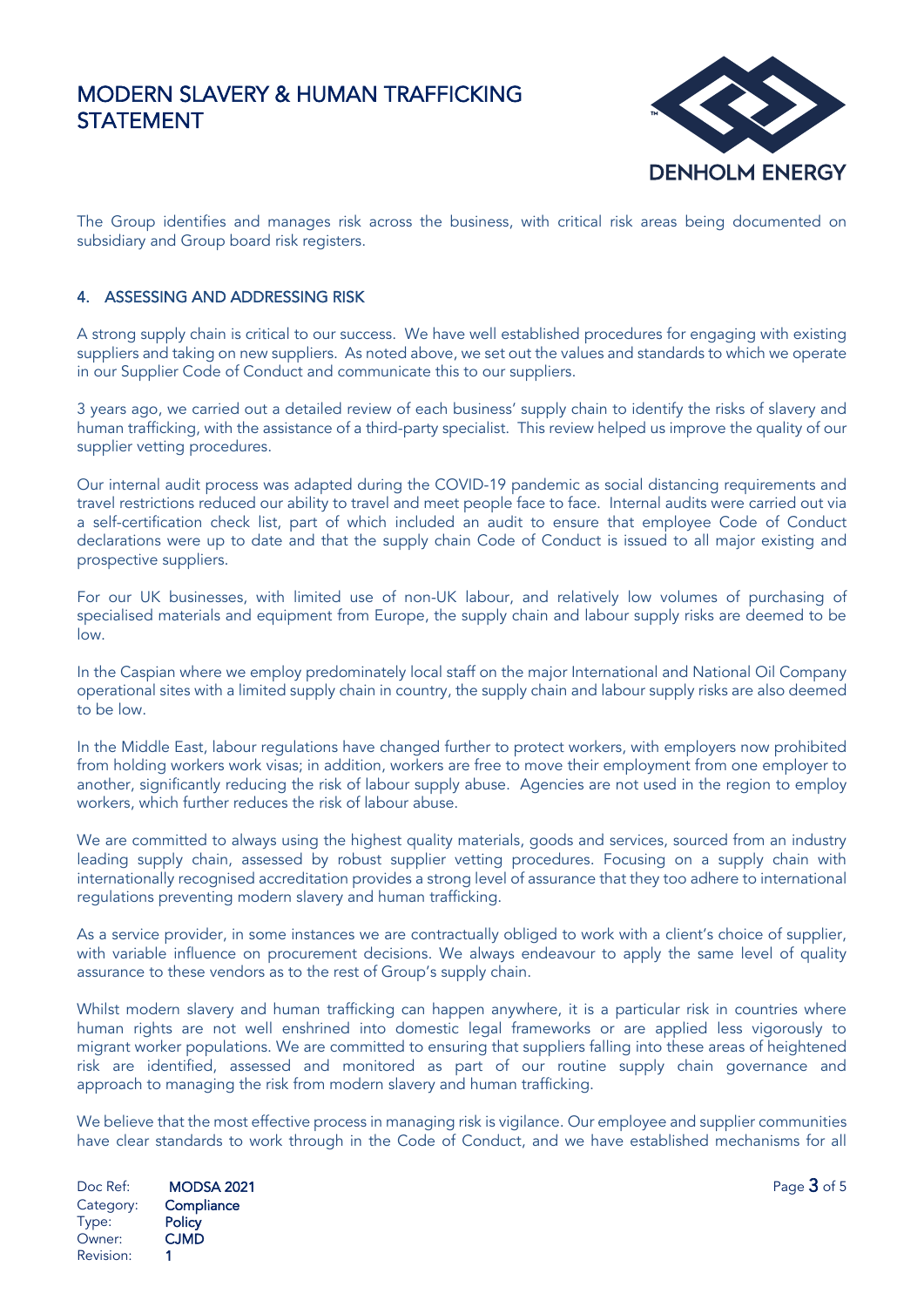

stakeholders to raise issues to the company through our Compliance team or anonymously, if required, through the Whistleblowing and Ethics hotline. All significant incidents, including allegations of modern slavery and human trafficking, are investigated.

## 5. ASSESSMENT OF EFFECTIVENESS

Our senior management team play a critical role in embedding the culture and values within our Code of Conduct into the workplace.

Regular audit of the supply chain through internal review and by external international accreditation bodies ensures that we maintain compliance with its documented governance standards, can identify any gaps and take remedial action.

In 2021 no incidents of modern slavery or human trafficking were reported.

## 6. TRAINING

Our Code of Conduct is reinforced on an annual basis to relevant employees to ensure we continue to protect and enhance the dignity of our people and anyone who has dealings with our business.

Upon commencement of employment, new staff are taken through the company policies and the Code of Conduct and relevant employees also sign a declaration to show their commitment to conducting all their business dealings ethically and within the laws and regulations.

Our Anti Bribery, Corruption and Modern Slavery training has been delivered to senior management and procurement workers across our businesses.

#### 7. WHAT WE WILL BE DOING IN 2022

We will continue to reinforce the importance of our values which underpin our Code of Conduct by ensuring that all employees have access to our Code of Conduct, and that relevant employees complete a declaration to demonstrate their commitment to conducting themselves responsibly in all their business dealings.

We will further promote the details of the Whistleblowing and Ethics hotline to ensure that all colleagues, in all locations can easily reach the group level compliance team in a confidential manner.

Our developing ESG focus incorporates a number of critical business risks, including in relation to human rights. Amongst other goals, we have undertaken to work with our customers and supply chain to address sustainability issues, to promote a zero harm work environment, and to promote equality in all aspects of our business.